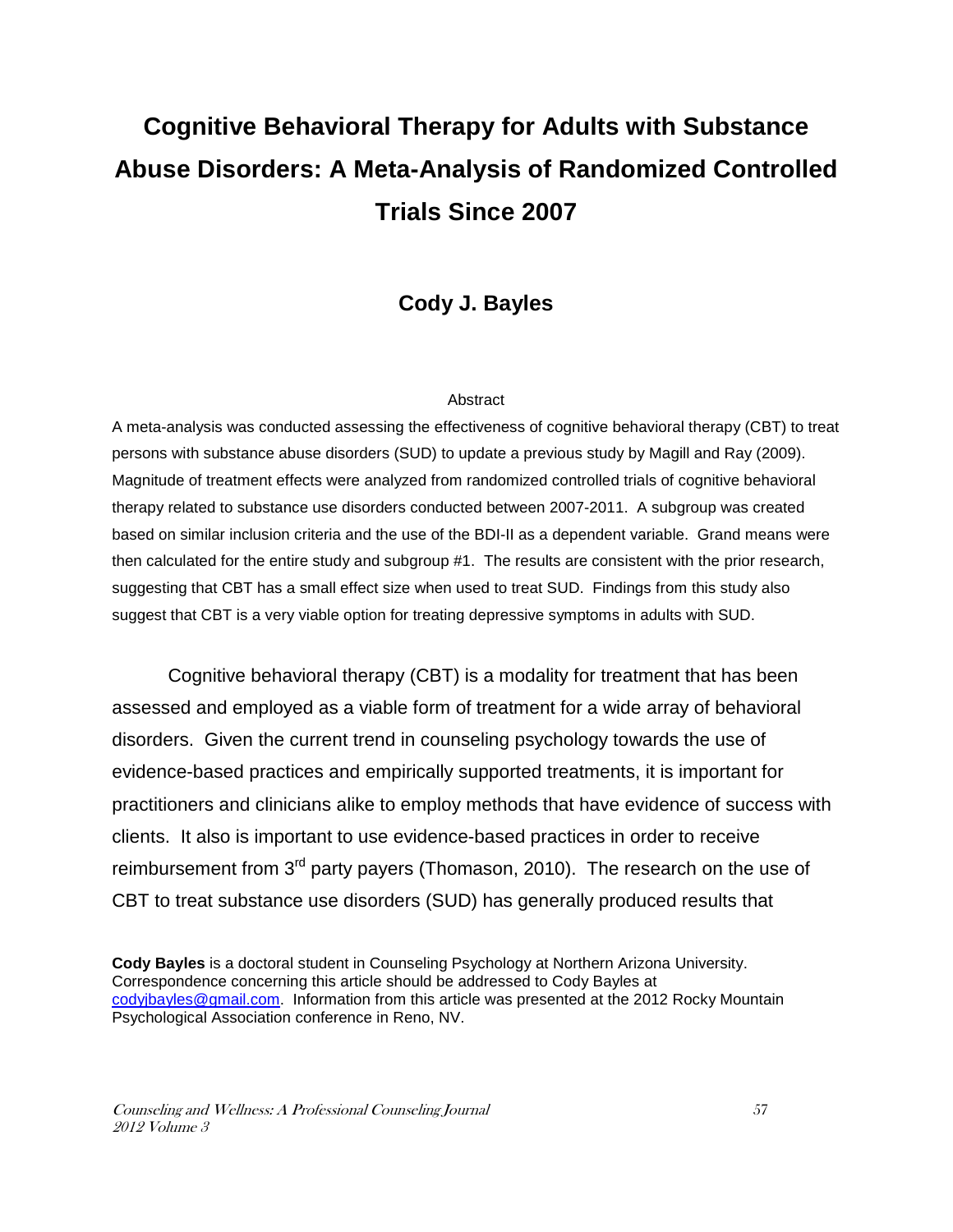support its use (Magill & Ray, 2009). The National Institute on Drug Abuse (2012) reports that behavioral types of counseling, whether individual or group, are most commonly used in the treatment of substance use disorders. The goal of these behavioral approaches is to help people become aware of thoughts and feelings that lead to problematic substance use and to develop coping skills that help a person gain and maintain sobriety. Given that CBT is a frequently used intervention for substance use disorders and that the prior research generally supports its use, it is important to keep the research current and up to date regarding the utilization of CBT to treat SUD.

 The purpose of the current study was to provide an update to the previous literature regarding the use of cognitive behavioral therapy as it is applied to treat substance use disorders. Magill and Ray (2009) conducted a meta-analysis on randomized controlled trials of CBT with adult alcohol and illicit drug users. A goal of their article was to provide a systematic review of the prior research on CBT for SUD that existed between the years of 1980 and 2006. The current study is a synthesis of studies conducted between the years of 2007 to 2011, with the goal of examining the efficacy of CBT when used to treat SUD in adults.

#### **Method**

 A meta-analysis was conducted to update the prior meta-analysis research. A Cohen's d effect size statistic was used to quantify the effectiveness of CBT as compared to other types of treatment modalities used to treat SUD. A grand mean was then calculated for the entire study. This was achieved by multiplying each article's sample size by its effect size. The numbers produced were added together and then divided by the total sample size of all eleven articles. A subgroup was then developed by grouping five articles together, based on the use of the Beck Depression Inventory – Second Edition (BDI-II) as a common measure. A grand mean was then calculated using the same procedure as described above to quantify the effectiveness of CBT on depressive symptoms in adults with substance use disorders.

#### **Inclusion Criteria**

Inclusion criteria were used to select articles for the present meta-analysis mostly based upon those used by Magill and Ray (2009). The inclusion criteria for this article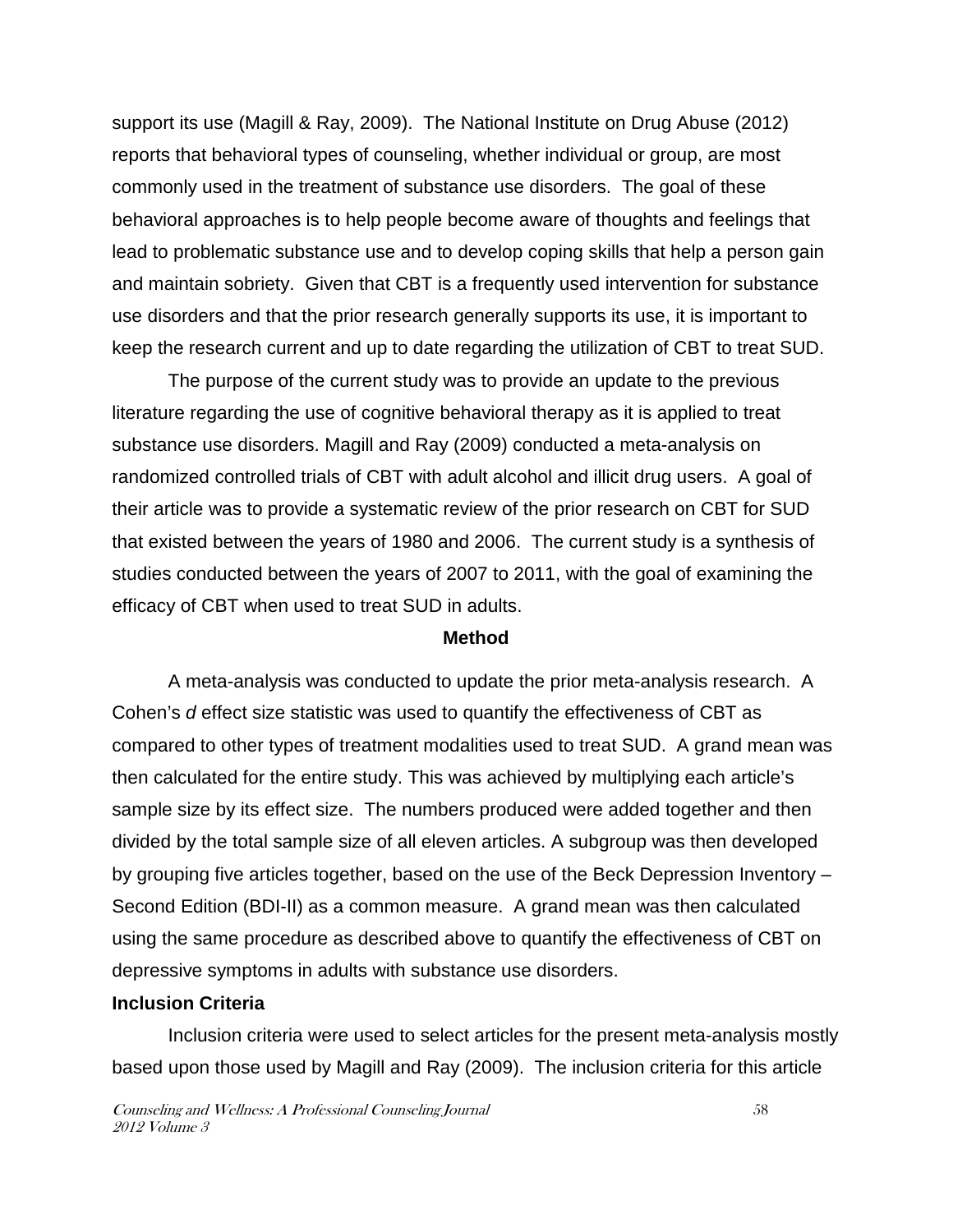are as follows: (1) The studies needed to be randomized controlled trials that were quantitative in nature. (2) The studies had to examine a form of cognitive behavioral therapy that could be considered relapse prevention or coping skills training. The form of treatment could be delivered in an individual or a group setting. (3) The study participants needed to be aged 16 years and over and have an active substance abuse diagnosis as determined by the DSM-IV. (4) Studies needed to be reported in the English language and published from 2007 to the present date in 2011.

 A literature search was conducted using the inclusion criteria. Search terms used included "randomized controlled trials, CBT, alcohol, drugs, relapse prevention, and coping skills training" using the EBSCO host search engine. Articles that met the inclusion criteria for this study were extracted and then used to compare CBT and other modalities of treatment to address substance use disorders. Cohen's d statistics were calculated to measure the differences between CBT and comparison treatments.

#### **Results**

 After undergoing a literature search utilizing the inclusion criteria mentioned above, a total of eleven articles were extracted for analysis. The results of this study show one study with a large effect size  $(d > ± .80)$ , three studies that reflect a medium effect size ( $d > \pm .50$ ,  $< \pm .80$ ), and seven studies that fall in the small effect size range  $(d < \pm 0.50)$  (see Table 1 for treatment type and treatment comparison effect size). The grand mean for the present study ( $N = 913$ ) indicated a small effect size ( $d = .39$ ,  $d < \pm$ .50) for CBT when compared with another type of treatment for adults with SUD. The grand mean for the depressive symptoms subgroup ( $N = 440$ ) fell in the large effect size range ( $d = 1.10$ ,  $d > \pm .80$ ) (see Table 2).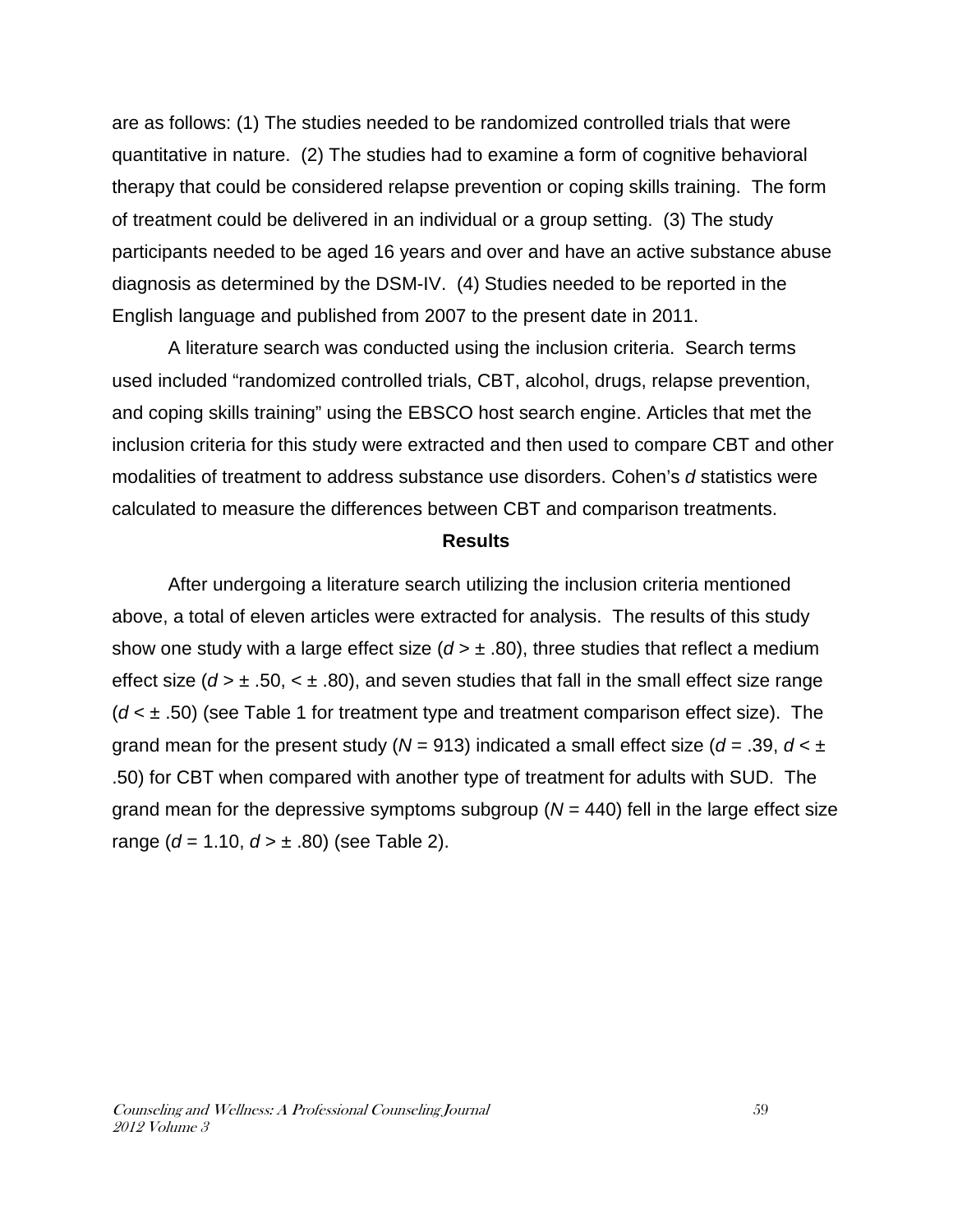| <b>First Author</b> | $\boldsymbol{N}$ | Type of<br>Treatment | Treatment<br>Comparison | Drug of<br>Choice    | Outcome                       | $d(95\% \text{ CI})$  |
|---------------------|------------------|----------------------|-------------------------|----------------------|-------------------------------|-----------------------|
| Baker (2009)        | 143              | CBT-A                | CBT-I                   | Alcohol              | <b>BDI</b> Scores             | .35(.02, .68)         |
| <b>Brown</b> (2011) | 161              | CBT-D                | <b>RTC</b>              | Alcohol              | <b>Tx Sessions</b>            | $-.23(-.54, .08)$     |
| Jaffe (2007)        | 71               | <b>CBT</b>           | <b>CM &amp; CBT</b>     | Meth                 | <b>BDI</b> Scores             | 1.43(1.18, 1.69)      |
| Kay-Lambkin (2009)  | 41               | CBT-A                | BI                      | Alcohol              | Drinks per Day                | $-.50(-.94, -.06)$    |
| Kiluk (2010)        | 52               | $TAU +$<br>CBT4CBT   | <b>TAU</b>              | $Alcohol +$<br>Drugs | Number of Coping<br>Responses | .57(.02, 1.13)        |
| Litt (2008)         | 120              | MET/CBT              | <b>CM</b>               | Marijuana            | Self-Efficacy                 | $.23(-.13, .59)$      |
| McGovern (2011)     | 53               | CBT-I                | <b>IAC</b>              | Drugs                | Drug Use (days)               | $-.60(-1.16, -.04)$   |
| Morgenstern (2007)  | 89               | $MI + CBT$           | MI                      | Alcohol              | Drinks per Day                | $.14$ ( $-.27, .56$ ) |
| Smout (2010)        | 104              | <b>CBT</b>           | <b>ACT</b>              | Meth                 | <b>BDI</b> Scores             | $-.18(-.57, .21)$     |
| Vedel (2008)        | 64               | <b>CBT</b>           | <b>BCT</b>              | Alcohol              | Alcohol<br>Consumed (units)   | $.35(-.14, .85)$      |
| Villanueva (2007)   | 15               | <b>CBT</b>           | <b>TSF</b>              | Alcohol              | Drinks per Day                | $-0.42(-1.44, .61)$   |

*Effect Size for CBT vs. Treatment Comparison* 

Table 1

*Note*. CBT-A = CBT-Alcohol, CBT-I = CBT-Integrated, CBT-D = CBT-Depression, RTC = Relaxation Training Control, CM = Contingency Management, BI = Brief Intervention, TAU = Treatment as Usual, CBT4CBT = Computer-based CBT, MET = Motivation Enhancement Training, IAC = Individual Addiction Counseling,  $MI = Motivational$  Interviewing,  $ACT = Acceptance$  and Commitment Therapy,  $BCT =$ Behavioral Couples therapy, TSF = 12 Step Facilitation.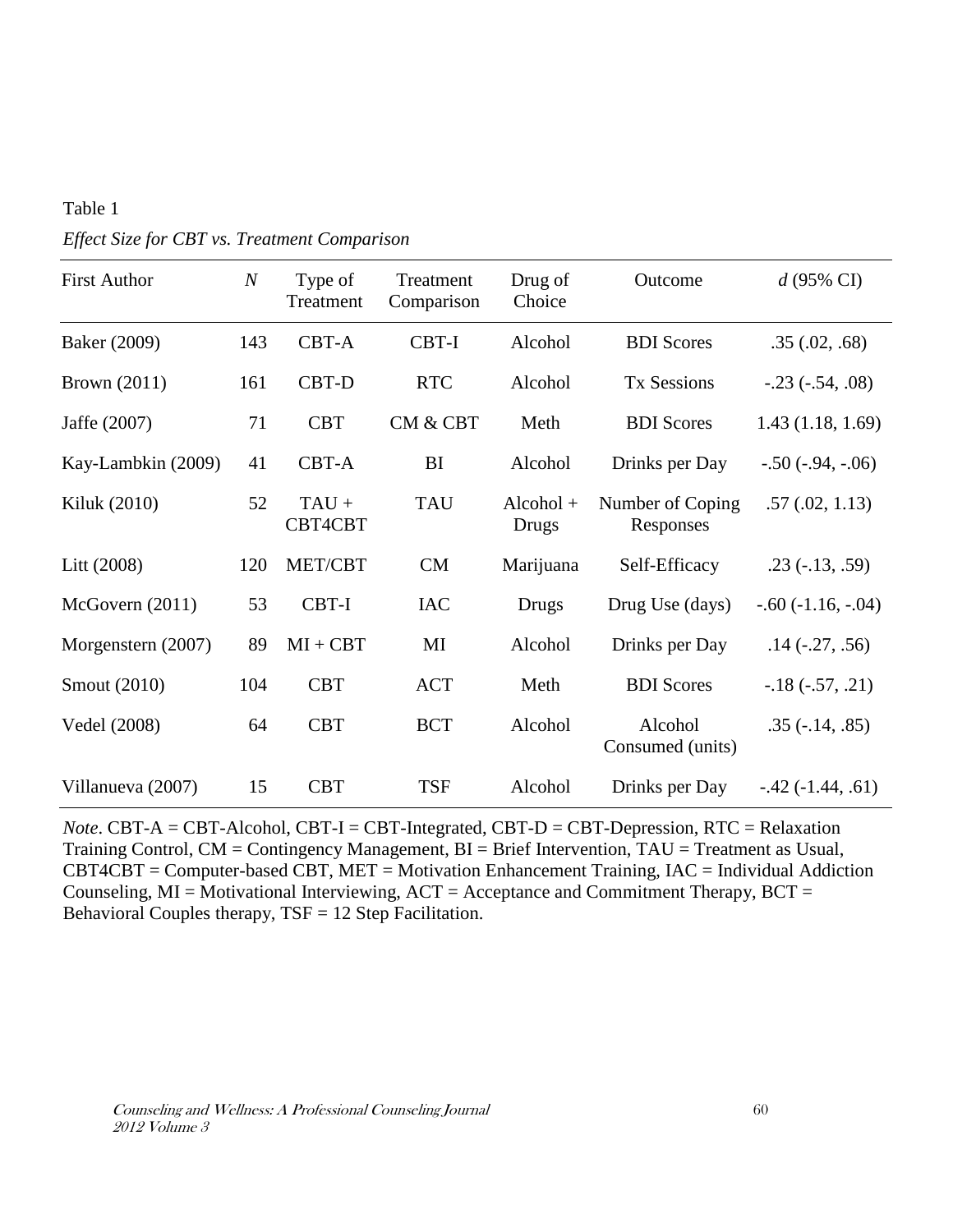#### Table 2

| <b>First Author</b> | $\mathcal N$ | $d(95\% \text{ CI})$     | N x d sum | Grand Mean d |
|---------------------|--------------|--------------------------|-----------|--------------|
| Baker (2009)        | 71           | $-.76(-1.10, -.41)$      | 53.96     |              |
| Jaffe (2007)        | 145          | $-1.43(-1.69,-1.18)$     | 207.35    |              |
| Kay-Lambkin (2009)  | 67           | $-1.87$ $(-2.27, -1.46)$ | 125.29    |              |
| McGovern (2011)     | 53           | $-12$ ( $-50, 26$ )      | 6.36      |              |
| Smout (2010)        | 104          | $-.88(-1.17, -.60)$      | 91.52     |              |
| Subgroup #1 Total   | 440          |                          | 484.48    | 1.10         |

*Effect Size Grand Means for Subgroup #1 Based on Pre/Post BDI-II Scores* 

### **Discussion**

 The overall results from the present study are consistent with the results from the previous study conducted by Magill and Ray. Both Magill and Ray's study and the present study identified a small effect size for CBT when used to treat SUD. Magill and Ray (2009) found a statistically significant pooled CBT effect ( $g = .144$ ). The findings from both Magill and Ray and the present study suggest that CBT has a small, but useful effect when treating substance use disorders with adult populations. Another interesting finding from the present study was the effect ( $d = 1.10$ ) that CBT had on depressive symptoms. The findings from the depressive symptom subgroup in the present study suggest that CBT may be a very viable option when treating depressive symptoms in adults with SUD.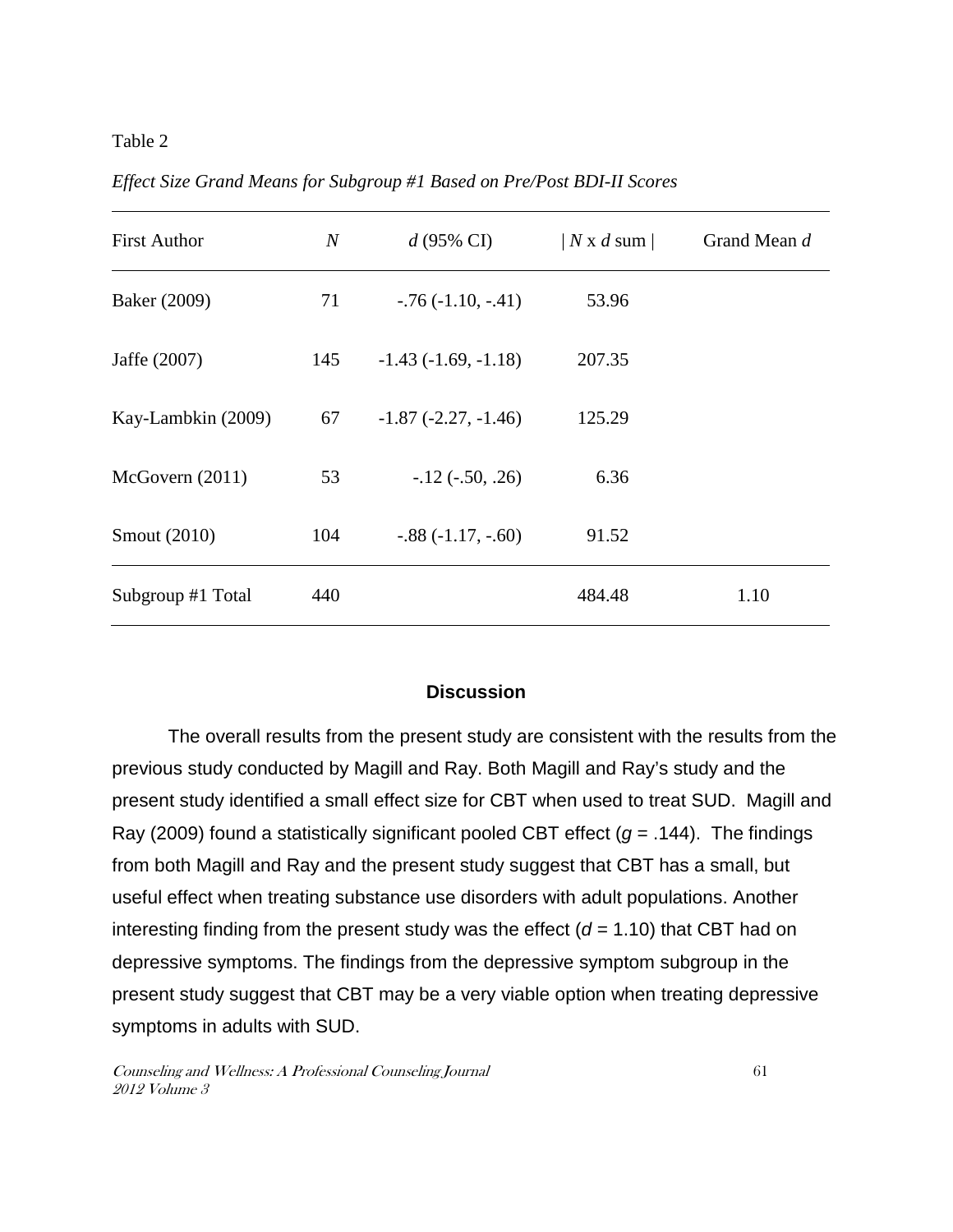#### **References**

- Baker, A.L., Kavanaugh, D.J., Kay-Lambkin, F.J., Hunt, S.A., Lewin, T.J., Carr, V.J., & Connolly J. (2009). Randomized controlled trial of cognitive-behavioural therapy for coexisting depression and alcohol problems: Short-term outcome. Addiction, 105, 87-99.
- Brown, R.A., Ramsey, S.E., Kahler, C.W., Palm, K.M., Monti, P.M., Abrams, D., Dubreuil, M., & Gordon, A. (2011). A randomized controlled trial of cognitive behavioral treatment for depression versus relaxation training for alcohol– dependent individuals with elevated depressive symptoms. Journal of Studies on Alcohol and Drugs, 72(2), 286-296.
- Jaffe, A., Shoptaw, S., Stein, J.A., Reback, C.J., Rotheram-Fuller, E. (2007). Depression ratings, reported sexual risk behaviors, and methamphetamine use: Latent growth curve models of positive change among gay and bisexual men in an outpatient treatment program. Experimental and Clinical Psychology, 15(3), 301-307.
- Kay-Lambkin, F.J., Baker, A.L., Lewin, T.J., & Carr, V.J. (2009). Computer-based psychological treatment for comorbid depression and problematic alcohol and/or cannabis use: A randomized controlled trial of clinical efficacy. Addiction, 105, 378-388.
- Kiluk, B.D., Nich, C., Babuscio, T., & Carroll, K.M. (2010). Quality versus quantity: Acquisition of coping skills following computerized cognitive-behavioral therapy for substance use disorders. Addiction, 105, 2120-2127.
- Litt, M.D., Kadden, R.M., Kabela-Cormier, E., & Petry, N.M. (2008). Coping skills training and contingency management treatments for marijuana dependence: Exploring mechanisms of behavior change. Addiction, 103, 638-648.
- Magill, M., & Ray, L.A. (2009). Cognitive-behavioral treatment with adult alcohol and illicit drug users: A meta-analysis of randomized controlled trials. Journal of Studies on Alcohol and Drugs, 70(4), 516-527